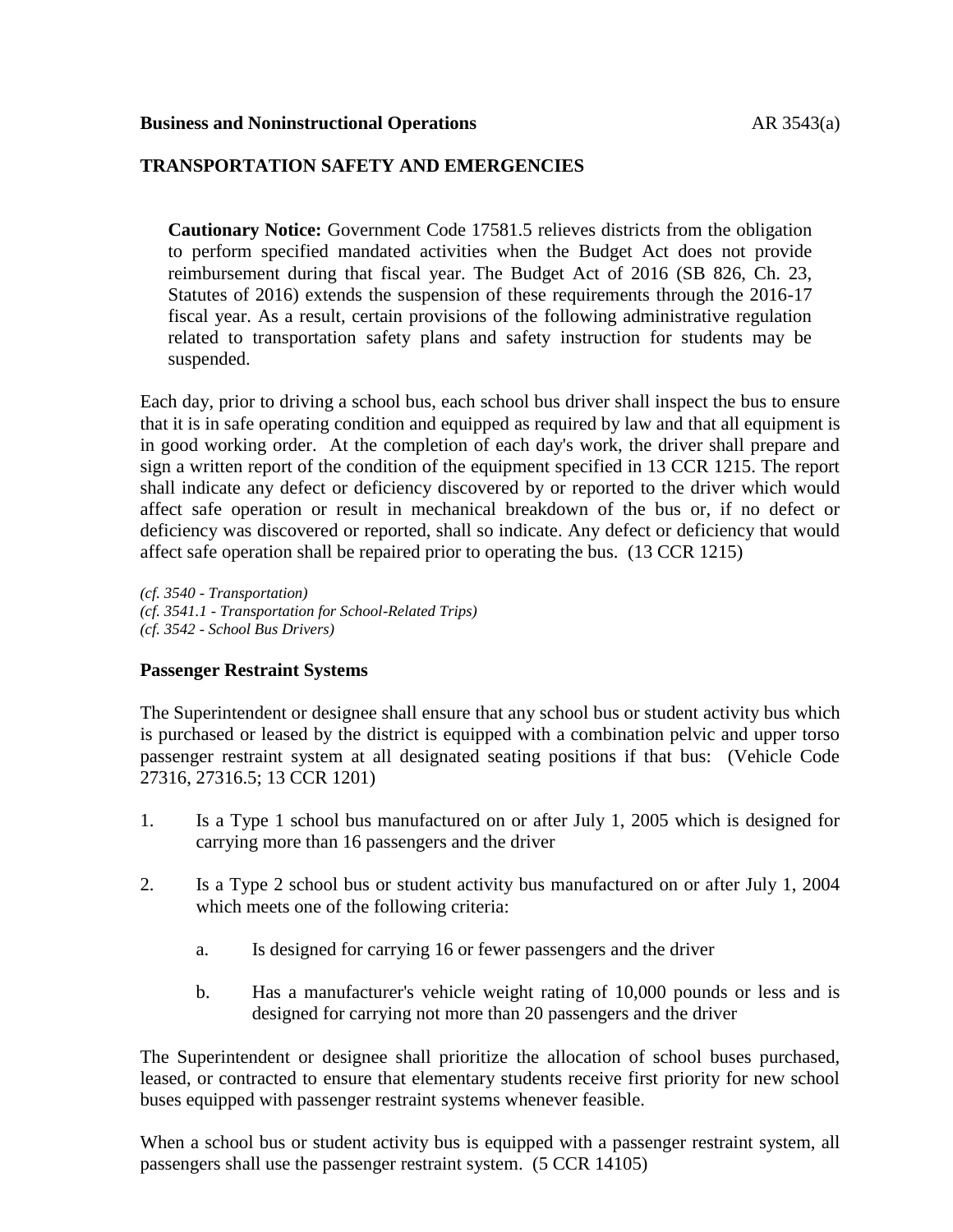Bus drivers shall be instructed regarding procedures to enforce the proper use of the passenger restraint system. Students who fail to follow instructions of the bus driver may be subject to discipline, including suspension of riding privileges, in accordance with Board policy and administrative regulations.

*(cf. 5131.1 - Bus Conduct) (cf. 5144 - Discipline)*

## **Fire Extinguishers**

Each school bus shall be equipped with at least one fire extinguisher located in the driver's compartment which meets the standards specified in law. In addition, a wheelchair school bus shall have another fire extinguisher placed at the wheelchair loading door or emergency exit. All fire extinguishers shall be regularly inspected and serviced in accordance with regulations adopted by the State Fire Marshal. (Education Code 39838; 13 CCR 1242; 19 CCR 574-575.3)

### **Electronic Communications Devices**

A bus driver is prohibited from driving a school bus or student activity bus while using a wireless telephone or other electronic wireless communications device except for workrelated or emergency purposes, including, but not limited to, contacting a law enforcement agency, health care provider, fire department, or other emergency service agency or entity. In any such permitted situation, the driver shall only use a wireless telephone or device that is specifically designed and configured to allow voice-operated and hands-free operation or a function that requires only a single swipe or tap of the driver's finger provided the device is mounted on the windshield, dashboard, or center console of the bus. (Vehicle Code 23123.5, 23125)

## **Safe Bus Operations**

School buses and student activity buses shall not be operated whenever the number of passengers exceeds bus seating capacity, except when necessary in emergency situations which require that individuals be transported immediately to ensure their safety. (Education Code 39834)

#### *(cf. 3516 - Emergencies and Disaster Preparedness Plan)*

School bus operations shall be limited when atmospheric conditions reduce visibility on the roadway to 200 feet or less during regular home-to-school transportation service. Bus drivers for school activity trips may discontinue bus operation whenever they determine that it is unsafe to continue operation because of reduced visibility. (Vehicle Code 34501.6)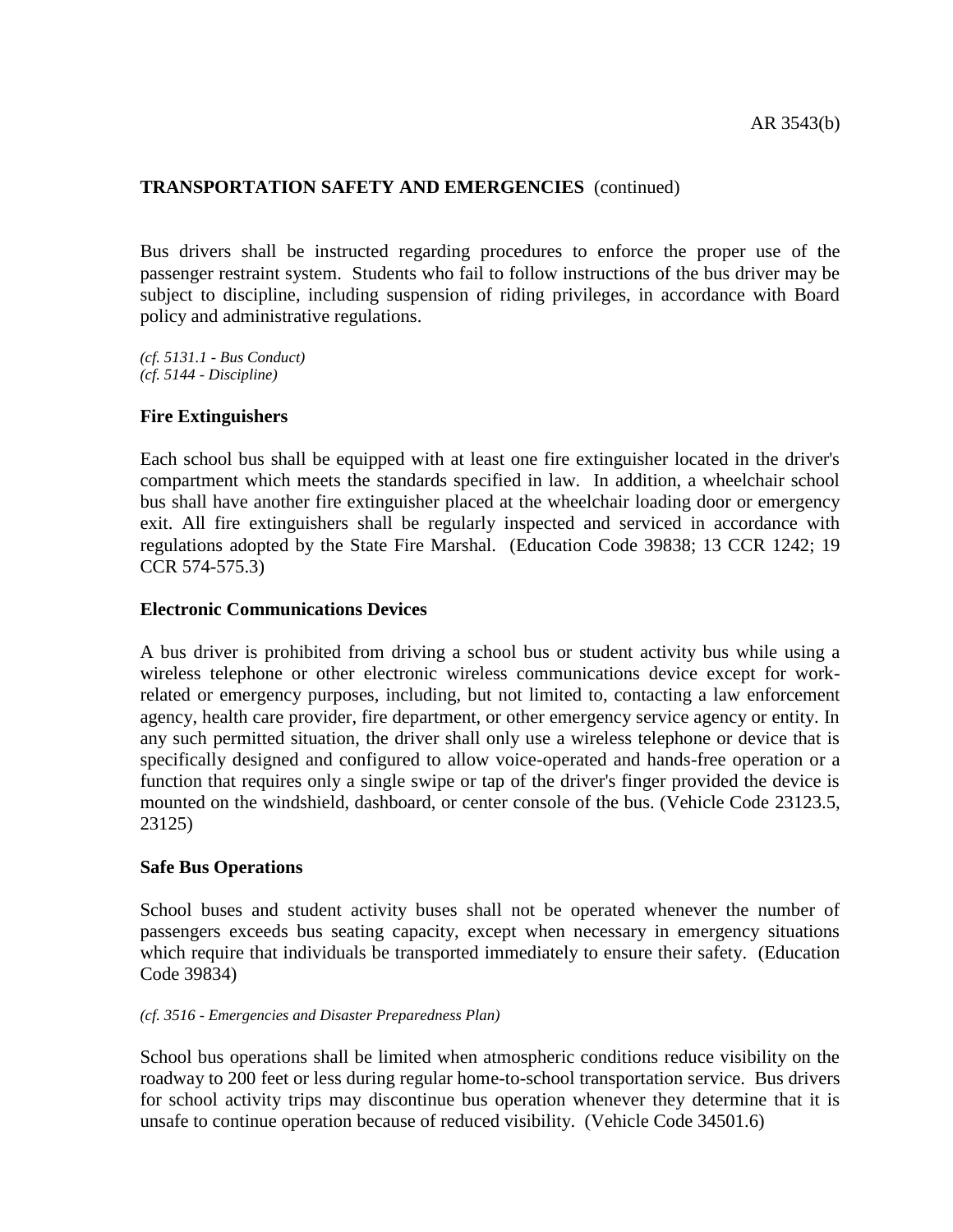## **Unauthorized Entry**

The Superintendent or designee may place a notice at bus entrances that warns against unauthorized entry. The driver or another school official may order any person to disembark if that person enters a bus without prior authorization. (Education Code 39842; 13 CCR 1256.5)

*(cf. 3515.2 - Disruptions)*

### **Transportation Safety Plan for Boarding and Exiting Buses**

The Superintendent or designee shall develop a transportation safety plan containing procedures for school personnel to follow to ensure the safe transport of students. The plan shall address all of the following: (Education Code 39831.3)

- 1. Determining if students in grades prekindergarten through 8 require an escort to cross a private road or highway at a bus stop pursuant to Vehicle Code 22112
- 2. Procedures for all students in grades prekindergarten through 8 to follow as they board and exit the bus at their bus stops
- 3. Boarding and exiting a school bus at a school or other trip destination
- 4. Procedures to ensure that a student is not left unattended on a school bus, student activity bus, or youth bus

Such procedures shall include, on or before the beginning of the 2018-19 school year, the installation of a child safety alert system at the interior rear of each bus that requires the driver to either manually contact or scan the device, thereby prompting the driver to inspect the entirety of the interior of the vehicle before exiting. A student activity bus may be exempt from this requirement under the conditions specified in Vehicle Code 28160.

5. Procedures and standards for designating an adult chaperone, other than the driver, to accompany students on a school activity bus

A copy of the plan shall be kept at each school site and made available upon request to the California Highway Patrol (CHP). (Education Code 39831.3)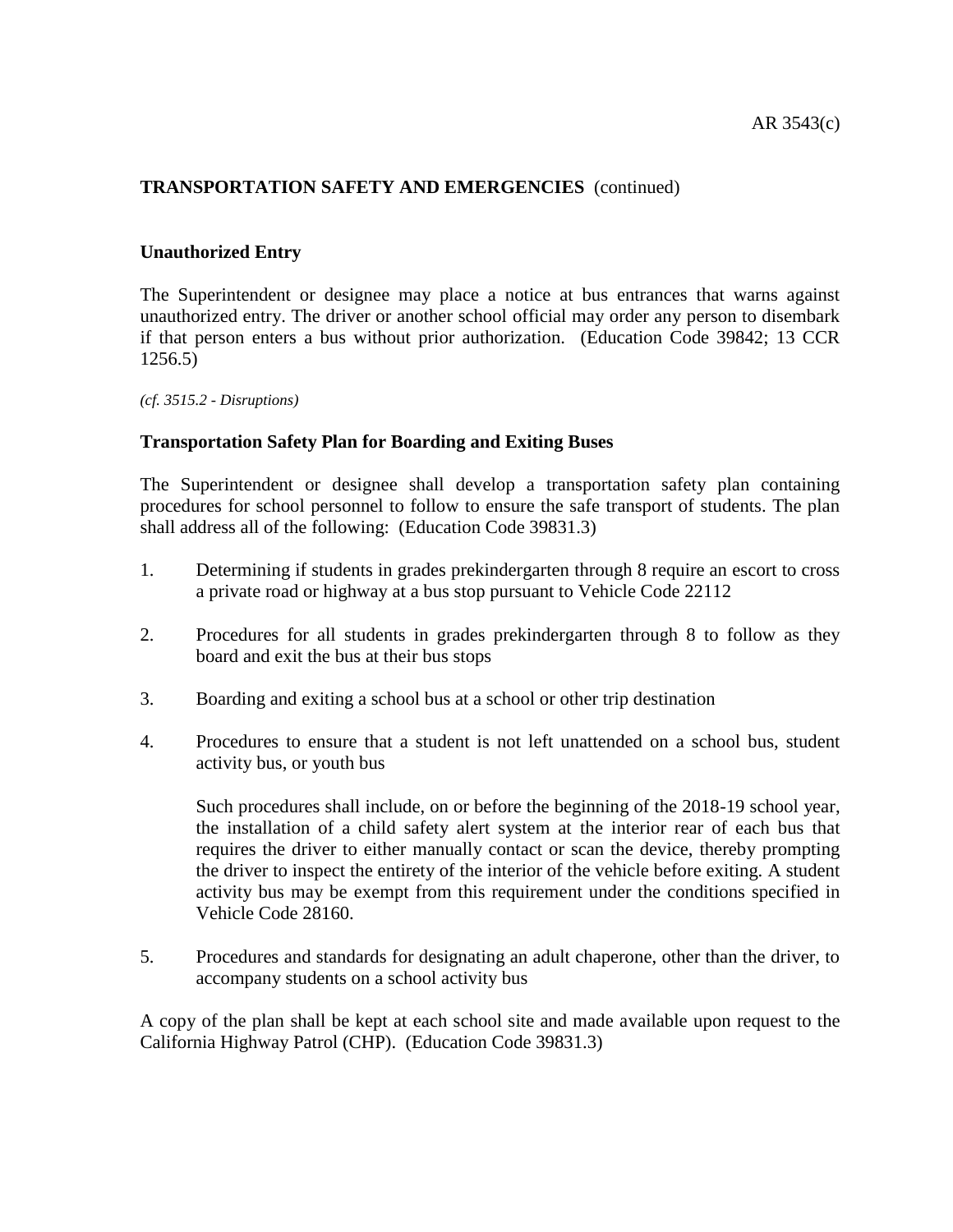### **Parental Notifications**

The Superintendent or designee shall provide written safety information to the parents/guardians of all students in grades prekindergarten through 6 who have not previously been transported in a district school bus or student activity bus. This information shall be provided upon registration and shall contain: (Education Code 39831.5)

- 1. A list of school bus stops near each student's home
- 2. General rules of conduct at school bus loading zones
- 3. Red light crossing instructions
- 4. A description of the school bus danger zone
- 5. Instructions for safely walking to and from school bus stops

*(cf. 5145.6 - Parental Notifications)*

#### **Student Instruction**

Students who are transported in a school bus or student activity bus shall receive instruction in school bus emergency procedures and passenger safety as follows: (Education Code 39831.5; 5 CCR 14102)

- 1. Each year, all students who receive home-to-school transportation in a school bus shall be provided appropriate instruction in safe riding practices and emergency evacuation drills.
- 2. At least once each school year, all students in grades prekindergarten through 8 who receive home-to-school transportation shall receive safety instruction which includes, but is not limited to:
	- a. Proper loading and unloading procedures, including escorting by the driver
	- b. How to safely cross the street, highway, or private road
	- c. In school buses with passenger restraint systems, instruction in the use of such systems as specified in 5 CCR 14105, including, but not limited to, the proper fastening and release of the passenger restraint system, acceptable placement of passenger restraint systems on students, times at which the passenger restraint systems should be fastened and released, and acceptable placement of the passenger restraint systems when not in use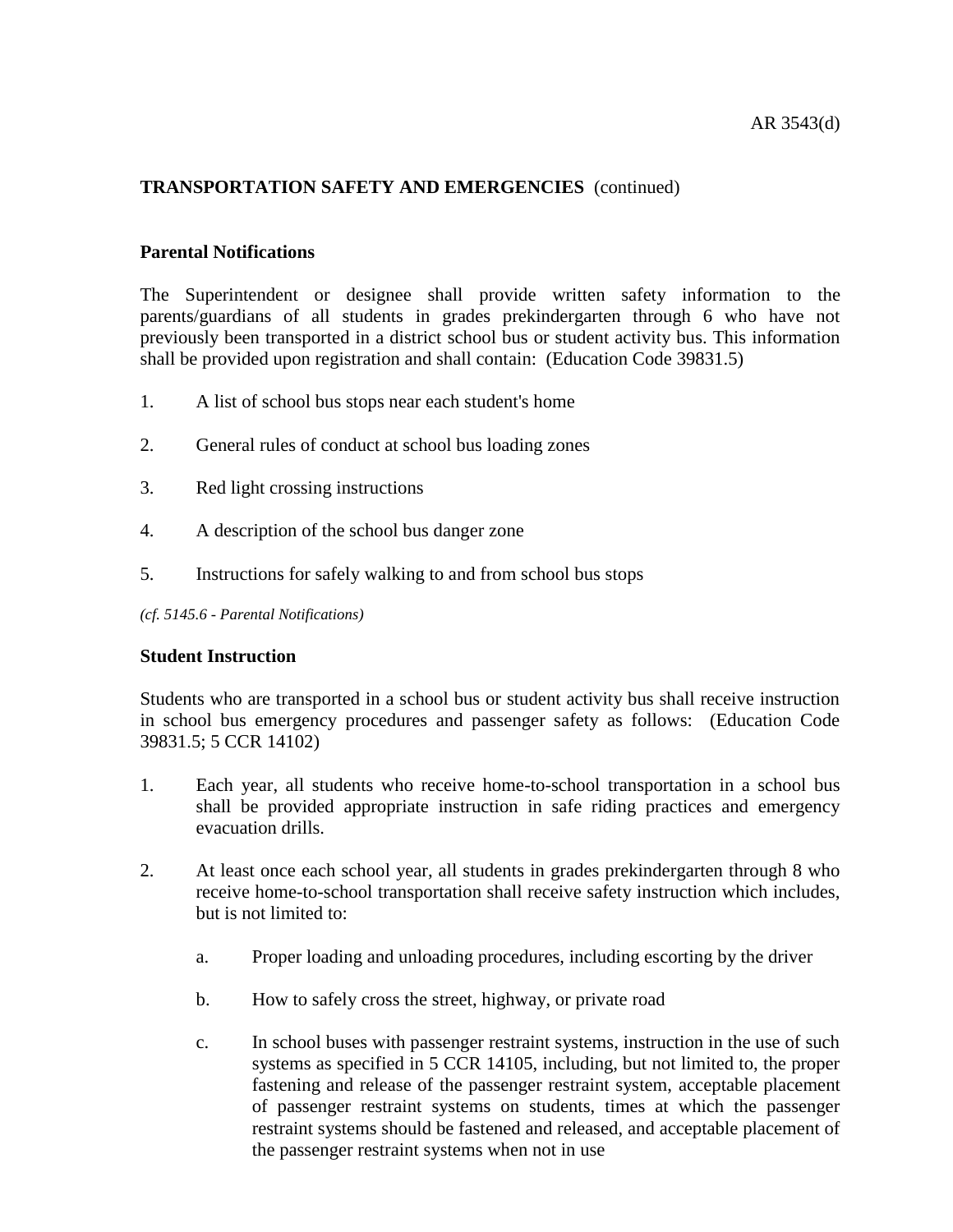## AR 3543(e)

# **TRANSPORTATION SAFETY AND EMERGENCIES** (continued)

- d. Proper passenger conduct
- e. Bus evacuation procedures
- f. Location of emergency equipment

As part of this instruction, students shall evacuate the school bus through emergency exit doors. Instruction also may include responsibilities of passengers seated next to an emergency exit.

Each time the above instruction is given, the following information shall be documented:

- a. District name
- b. School name and location
- c. Date of instruction
- d. Names of supervising adults
- e. Number of students participating
- f. Grade levels of students
- g. Subjects covered in instruction
- h. Amount of time taken for instruction
- i. Bus driver's name
- j. Bus number
- k. Additional remarks

This documentation shall be kept on file at the district office or the school for one year and shall be available for inspection by the CHP.

*(cf. 3580 - District Records)*

3. Before departing on a school activity trip, all students riding on a school bus or student activity bus shall receive safety instruction which includes, but is not limited to, the location of emergency exits and the location and use of emergency equipment.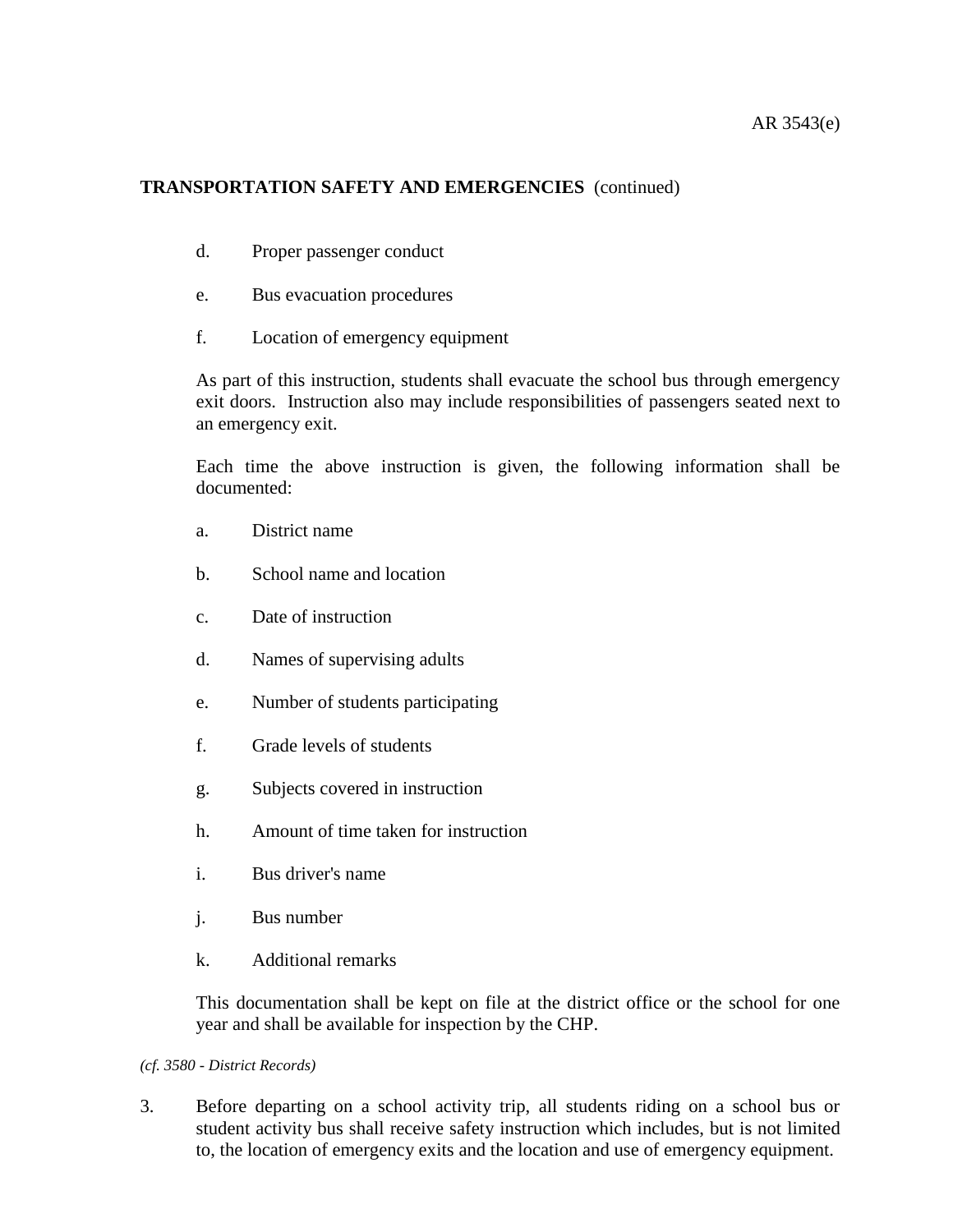This instruction also may include responsibilities of passengers seated next to an emergency exit.

## **Bus Accidents**

In the event of a school bus accident, the driver shall immediately notify the CHP and the Superintendent or designee. The driver shall not leave the immediate vicinity of the bus to seek aid unless necessary. (13 CCR 1219)

The Superintendent or designee shall maintain a report of each accident that occurred on public or private property involving a school bus with students aboard. The report shall contain pertinent details of the accident and shall be retained for 12 months from the date of the accident. If the accident was not investigated by the CHP, the Superintendent or designee shall forward a copy of the report to the local CHP within five work days of the date of the accident. (13 CCR 1234)

The Superintendent or designee shall review all investigations of bus incidents and accidents to develop preventative measures.

*(cf. 4112.42/4212.42/4312.42 - Drug and Alcohol Testing for School Bus Drivers)*

*Legal Reference: (see next page)*